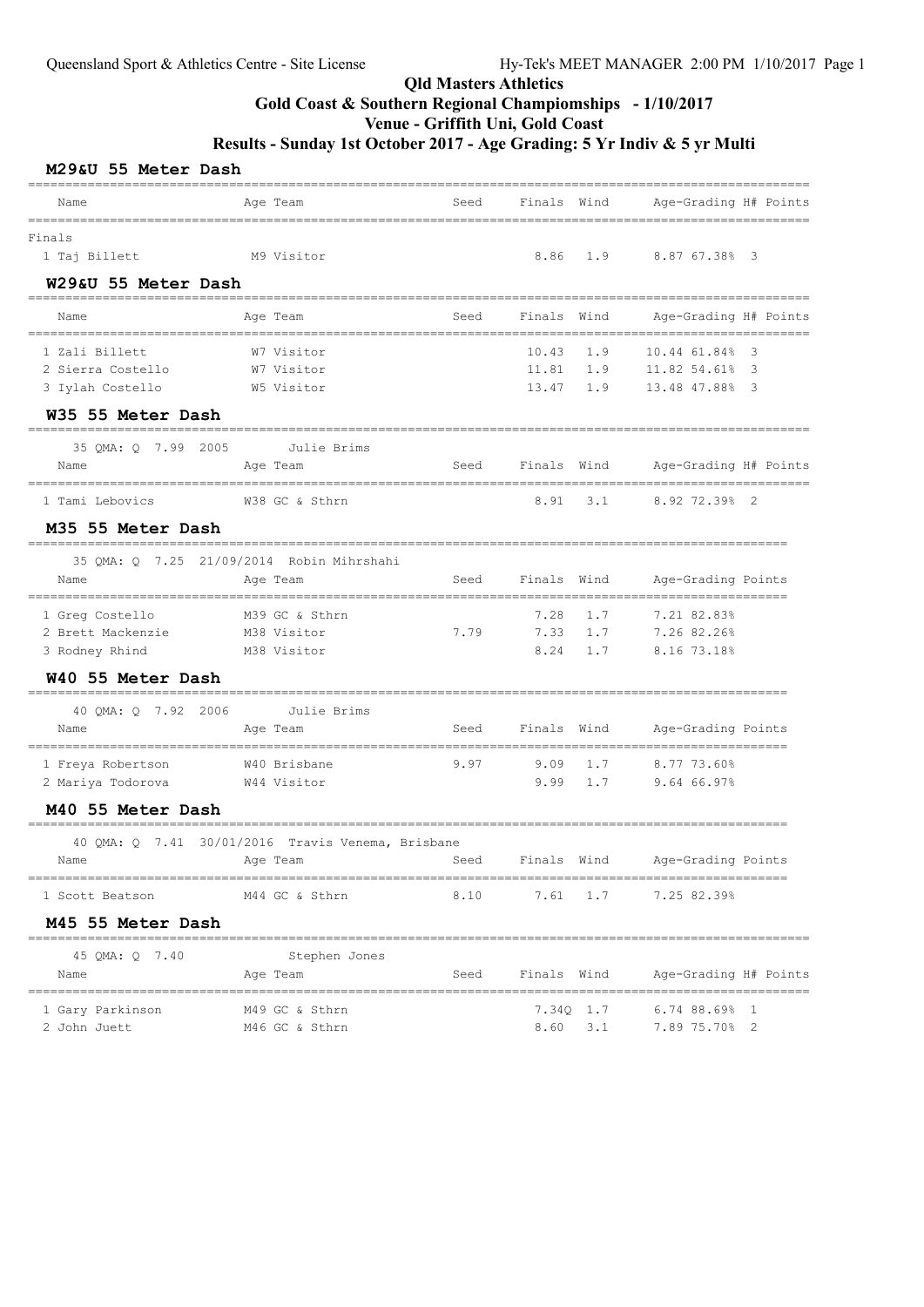### Qld Masters Athletics Gold Coast & Southern Regional Champiomships - 1/10/2017 Venue - Griffith Uni, Gold Coast Results - Sunday 1st October 2017 - Age Grading: 5 Yr Indiv & 5 yr Multi

| M50 55 Meter Dash      |                                                       |       |                                    |                                        |
|------------------------|-------------------------------------------------------|-------|------------------------------------|----------------------------------------|
| 50 QMA: Q 7.40<br>Name | Wayne Cousins<br>Age Team<br>------------------------ |       |                                    | Seed Finals Wind Age-Grading Points    |
| 1 Steve Jones          | M54 GC & Sthrn                                        |       | $7.90$ $7.60$ $1.7$ $6.73$ $88.82$ |                                        |
| M60 55 Meter Dash      |                                                       |       |                                    |                                        |
| 60 OMA: 0 8.00<br>Name | John Wight<br>Aqe Team                                |       |                                    | Seed Finals Wind Age-Grading H# Points |
| 1 David Mitchell       | M61 GC & Sthrn                                        |       |                                    | 8.55 3.1 6.70 96.26% 2                 |
| W65 55 Meter Dash      |                                                       |       |                                    |                                        |
|                        | 65 QMA: Q 9.12 24/01/2016 Carol Davis, Gold Coast     |       |                                    |                                        |
| Name                   | Age Team                                              |       |                                    | Seed Finals Wind Age-Grading Points    |
| 1 Carol Davis          | W66 GC & Sthrn                                        |       | 8.740 1.7                          | $6.54$ 98.63%                          |
| M65 55 Meter Dash      |                                                       |       |                                    |                                        |
| 65 QMA: Q 8.10<br>Name | Rob McDonald<br>Age Team                              | Seed  | Finals Wind                        | Age-Grading H# Points                  |
| 1 Paul Chaplain        | M68 Brisbane                                          |       | $10.22$ $3.1$                      | 8.18 72.99% 2                          |
| M70 55 Meter Dash      |                                                       |       |                                    |                                        |
| 70 QMA: Q 8.41<br>Name | Glen Wilson<br>Age Team                               |       | Seed Finals Wind                   | Age-Grading H# Points                  |
| 1 John Lester          | M74 GC & Sthrn                                        |       | $9.07$ $3.1$                       | ---------------------<br>7.04 84.90% 2 |
| M29&U 150 Meter Dash   |                                                       |       |                                    |                                        |
| Name                   | Age Team                                              | Seed  |                                    | Finals Wind Age-Grading H# Points      |
| 1 Taj Billett          | --------------------<br>M9 Visitor                    |       | 23.59<br>0.4                       | 3                                      |
| W29&U 150 Meter Dash   |                                                       |       |                                    |                                        |
| Name                   | Age Team                                              | Seed  | Finals Wind                        | Age-Grading H# Points                  |
| 1 Zali Billett         | W7 Visitor                                            |       | 0.4<br>28.55                       | ==============================<br>3    |
| 2 Sierra Costello      | W7 Visitor                                            |       | 35.47<br>0.4                       | 3                                      |
| 3 Iylah Costello       | W5 Visitor                                            |       | 39.97<br>0.4                       | 3                                      |
| M35 150 Meter Dash     |                                                       |       |                                    |                                        |
| Name                   | Age Team                                              | Seed  | Finals Wind                        | Age-Grading Points                     |
| 1 Greg Costello        | M39 GC & Sthrn                                        |       | 18.35<br>1.9                       |                                        |
| 2 Brett Mackenzie      | M38 Visitor                                           | 19.05 | 1.9<br>18.87                       |                                        |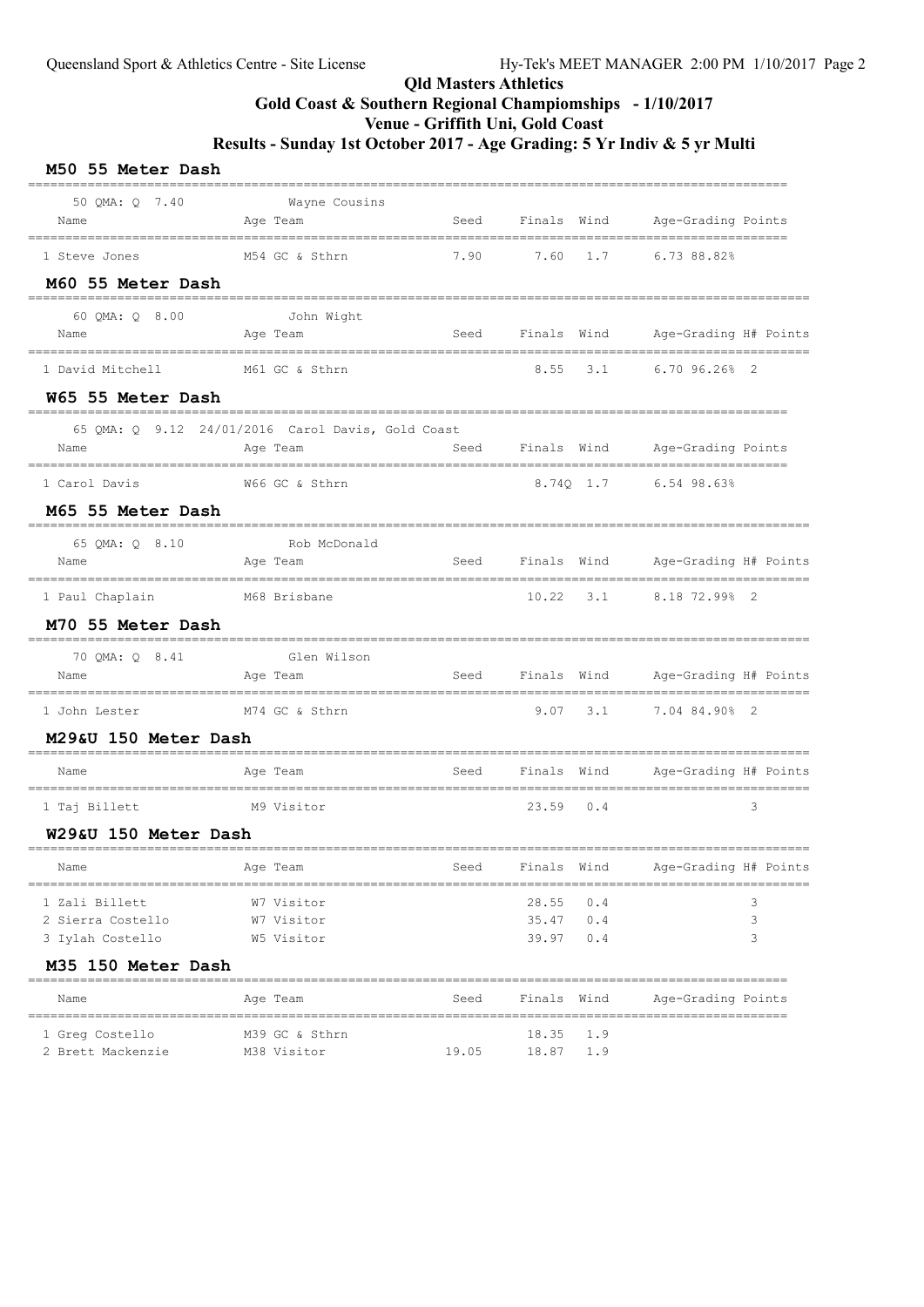# Qld Masters Athletics Gold Coast & Southern Regional Champiomships - 1/10/2017 Venue - Griffith Uni, Gold Coast

| M40 150 Meter Dash                                      |                    |                                           |               |      |                                                           |  |
|---------------------------------------------------------|--------------------|-------------------------------------------|---------------|------|-----------------------------------------------------------|--|
| Name                                                    | Age Team           | Seed                                      | Finals Wind   |      | Age-Grading Points                                        |  |
| ====================================<br>1 Scott Beatson | M44 GC & Sthrn     | -------------------------                 | $20.01$ 1.9   |      | ----------------------------                              |  |
| W40 150 Meter Dash                                      |                    |                                           |               |      |                                                           |  |
| Name                                                    | Age Team           | Seed                                      | Finals        | Wind | Age-Grading H# Points                                     |  |
| 1 Freya Robertson                                       | W40 Brisbane       | 24.64                                     | 23.61         | 1.6  | 2                                                         |  |
| M45 150 Meter Dash                                      |                    |                                           |               |      |                                                           |  |
| Name                                                    | Age Team           | Seed                                      | Finals Wind   |      | Age-Grading Points<br>---------------------------         |  |
| 1 Gary Parkinson                                        | M49 GC & Sthrn     |                                           | $18.43 \t1.9$ |      |                                                           |  |
| M50 150 Meter Dash                                      |                    |                                           |               |      |                                                           |  |
| Name                                                    | Age Team           | Seed                                      | Finals Wind   |      | Age-Grading Points<br>___________________________________ |  |
| 1 Steve Jones                                           | M54 GC & Sthrn     | 20.50                                     | $20.04$ 1.9   |      |                                                           |  |
| M60 150 Meter Dash                                      |                    |                                           |               |      |                                                           |  |
| Name                                                    | Age Team           | Seed                                      | Finals Wind   |      | Age-Grading H# Points                                     |  |
| 1 David Mitchell                                        | M61 GC & Sthrn     |                                           | $22.20 \t1.6$ |      | 2                                                         |  |
| W65 150 Meter Dash                                      | ------------------ | ======================                    |               |      |                                                           |  |
| Name                                                    | Age Team           | Seed                                      | Finals Wind   |      | Age-Grading H# Points                                     |  |
| 1 Carol Davis                                           | W66 GC & Sthrn     | 23.21                                     | $23.29$ 1.6   |      | 2                                                         |  |
| M65 150 Meter Dash                                      |                    |                                           |               |      |                                                           |  |
| Name<br>================================                | Age Team           | Seed<br>_________________________________ | Finals Wind   |      | Age-Grading H# Points                                     |  |
| 1 Paul Chaplain                                         | M68 Brisbane       | 25.00                                     | 24.71 1.6     |      | 2                                                         |  |
| M70 150 Meter Dash                                      |                    |                                           |               |      |                                                           |  |
| Name                                                    | Age Team           | Seed                                      | Finals Wind   |      | Age-Grading H# Points                                     |  |
| 1 John Lester                                           | M74 GC & Sthrn     |                                           | 24.11         | 1.6  | 2                                                         |  |
| M29&U 400 Meter Dash                                    |                    |                                           |               |      |                                                           |  |
| Name                                                    | Age Team           | Seed                                      | Finals        |      | Age-Grading Points                                        |  |
| 1 Taj Billett                                           | M9 Visitor         |                                           | 79.85         |      | 79.86 54.08%                                              |  |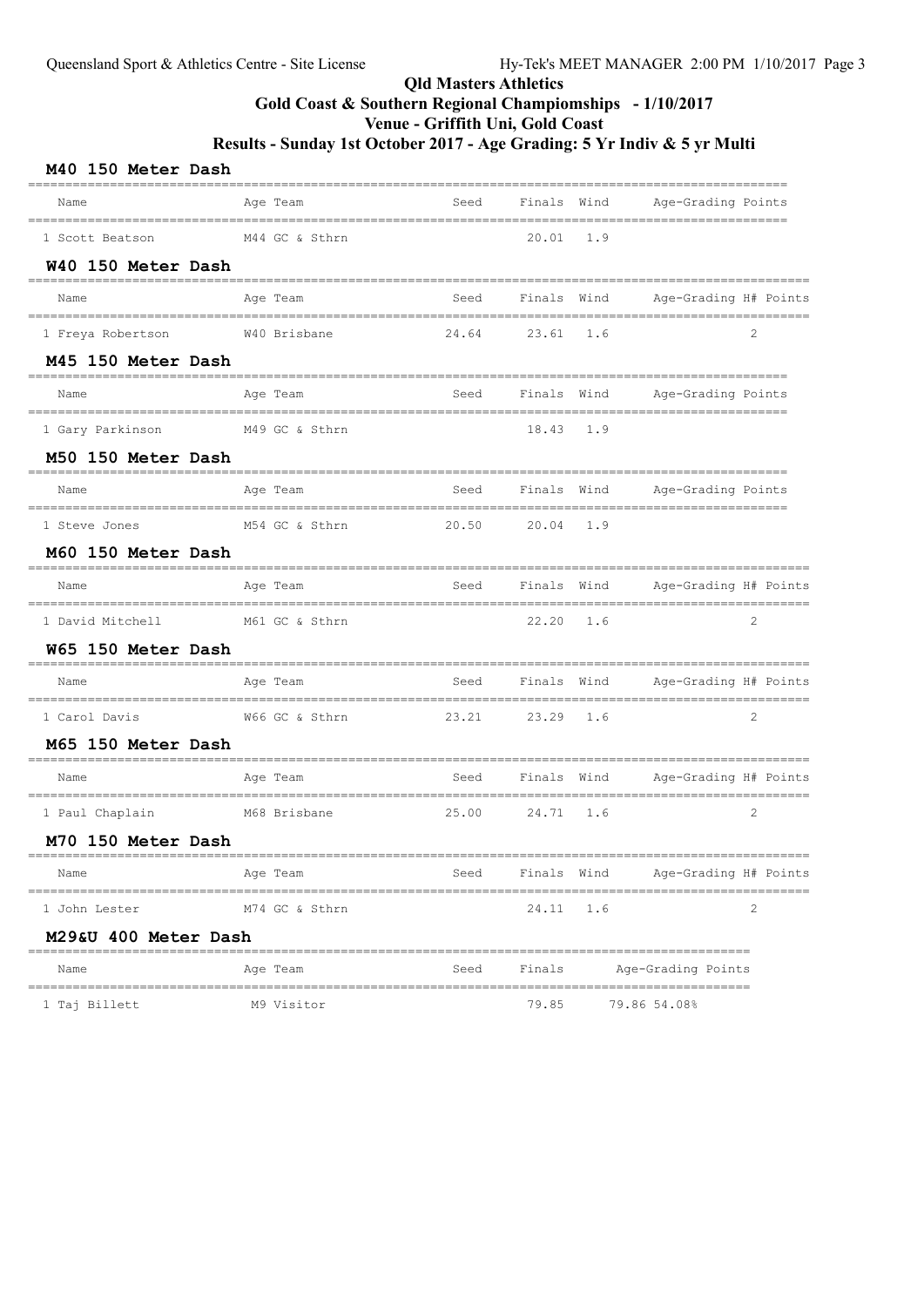### Qld Masters Athletics Gold Coast & Southern Regional Champiomships - 1/10/2017 Venue - Griffith Uni, Gold Coast Results - Sunday 1st October 2017 - Age Grading: 5 Yr Indiv & 5 yr Multi

| M35 400 Meter Dash                                    |                                        |                               |             |                                     |  |
|-------------------------------------------------------|----------------------------------------|-------------------------------|-------------|-------------------------------------|--|
| 35 OMA: 0 50.40<br>Name                               | Nev Appleby<br>Age Team                |                               |             | Seed Finals Age-Grading Points      |  |
| 1 Greg Costello<br>M45 400 Meter Dash                 | M39 GC & Sthrn                         |                               | 64.48       | 62.25 69.37%                        |  |
| 45 QMA: Q 52.60 21/02/2016 Gary Parkinson, Gold Coast |                                        |                               |             |                                     |  |
| Name                                                  | Age Team                               |                               |             | Seed Finals Age-Grading Points      |  |
| 1 Gary Parkinson                                      | M49 GC & Sthrn                         |                               | 56.90       | 51.52 83.81%                        |  |
| M60 400 Meter Dash                                    |                                        |                               |             |                                     |  |
| 60 QMA: Q 57.35<br>Name                               | ----------<br>Colin Buyers<br>Age Team |                               |             | Seed Finals Age-Grading Points      |  |
| 1 David Mitchell                                      | M61 GC & Sthrn                         |                               | 72.85       | 56.21 84.69%                        |  |
| M65 400 Meter Dash                                    |                                        |                               |             |                                     |  |
| 65 OMA: 0 58.90<br>Name                               | Colin Buyers<br>Age Team               |                               |             | Seed Finals Age-Grading Points      |  |
| 1 Paul Chaplain<br>W65 400 Meter Dash                 | M68 Brisbane                           | 1:20.00                       | 1:36.56     | 75.67 57.06%                        |  |
| 65 QMA: Q 70.64 2010 Marge Allison<br>Name            | Age Team                               |                               |             | Seed Finals Age-Grading Points      |  |
| 1 Carol Davis                                         | W66 GC & Sthrn                         | 73.25                         | 73.26       | 52.76 90.23%                        |  |
| M75 400 Meter Dash                                    |                                        |                               |             |                                     |  |
| 75 QMA: Q 64.10<br>Name                               | Hugh Coogan<br>Age Team                | Seed                          |             | Finals Age-Grading Points           |  |
| 1 Colin Mancey M75 GC & Sthrn                         | __________________________             | ==================<br>1:20.00 | 79.19       | ===================<br>55.31 78.08% |  |
| M40 1500 Meter Run                                    |                                        |                               |             |                                     |  |
| 40 QMA: Q 3:57.30<br>Name                             | Tony Blue<br>Age Team                  |                               |             | Seed Finals Age-Grading Points      |  |
| 1 Tadashi Nawagawa M44 GC & Sthrn                     |                                        |                               |             | $5:09.51$ $4:54.63$ 69.92%          |  |
| M65 1500 Meter Run                                    |                                        |                               |             |                                     |  |
| 65 QMA: Q 4:52.20<br>Name                             | Alan Bradford<br>Age Team              |                               | Seed Finals | Age-Grading Points                  |  |
| 1 Bruce Bodsworth                                     | M66 GC & Sthrn                         |                               |             | $6:43.73$ $5:03.97$ $67.77%$        |  |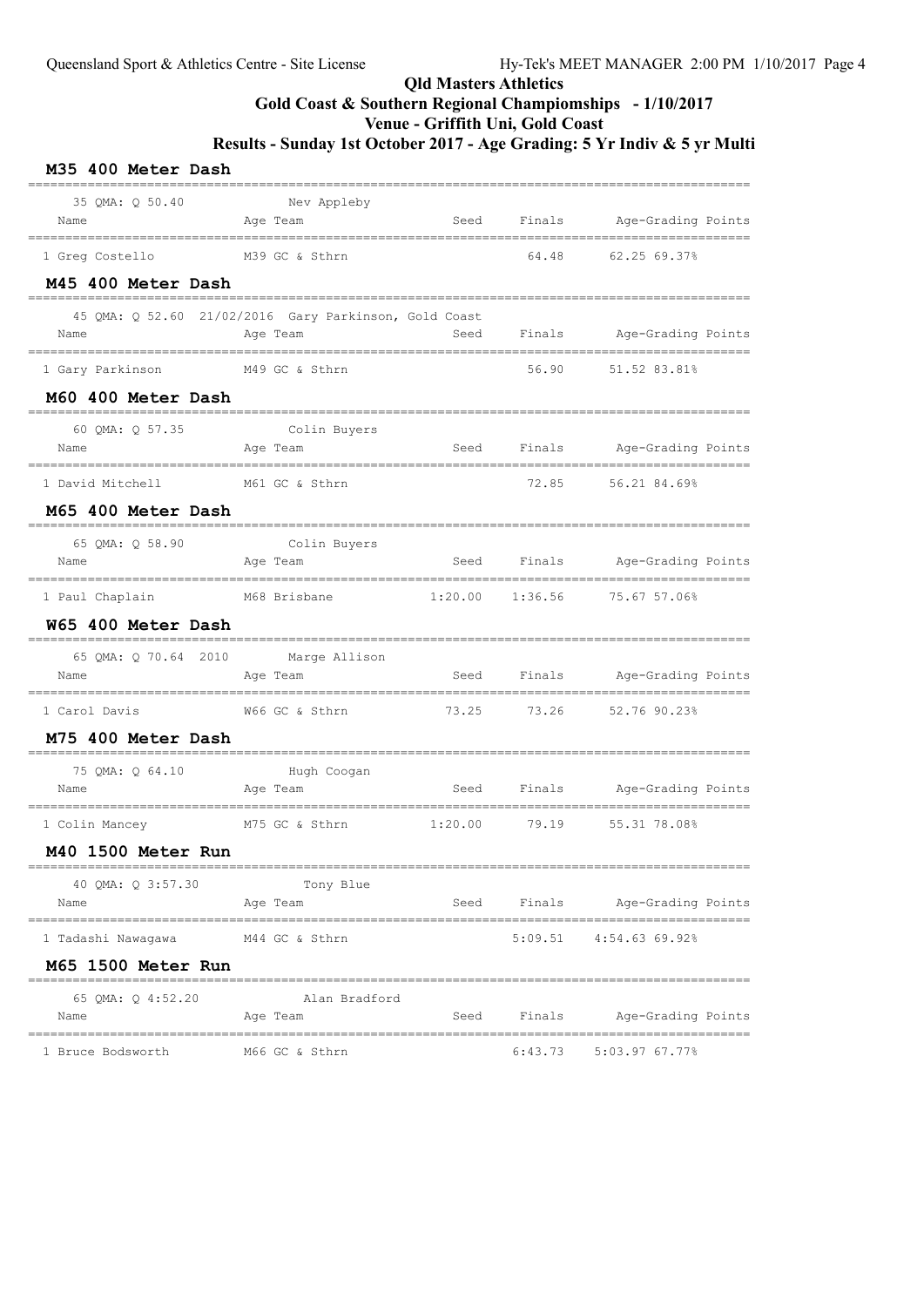#### Qld Masters Athletics Gold Coast & Southern Regional Champiomships - 1/10/2017 Venue - Griffith Uni, Gold Coast Results - Sunday 1st October 2017 - Age Grading: 5 Yr Indiv & 5 yr Multi

| 70 OMA: 0 5:11.80                                       |                                        | Merv Jenkinson                 |      |             |      |                                                                  |               |                  |  |
|---------------------------------------------------------|----------------------------------------|--------------------------------|------|-------------|------|------------------------------------------------------------------|---------------|------------------|--|
| Name                                                    | Age Team                               |                                | Seed | Finals      |      | Age-Grading Points                                               |               |                  |  |
| 1 Percival Michael                                      | M72 Visitor                            |                                |      | 5:52.10     |      | 4:09.26 82.65%                                                   |               |                  |  |
| M29&U Long Jump                                         |                                        |                                |      |             |      |                                                                  |               |                  |  |
| Name                                                    | Age Team                               |                                | Seed | Finals Wind |      | Age-Grading Points                                               |               |                  |  |
| 1 Taj Billett                                           | M9 Visitor                             |                                |      | 2.95m NWI   |      | 2.95m 32.96%                                                     |               |                  |  |
| W29&U Long Jump                                         |                                        |                                |      |             |      |                                                                  |               |                  |  |
| Name                                                    | Age Team                               |                                | Seed | Finals Wind |      | Age-Grading Points<br>================================           |               |                  |  |
| 1 Zali Billett<br>2 Sierra Costello<br>3 Iylah Costello | W7 Visitor<br>W7 Visitor<br>W5 Visitor |                                |      | 2.83m NWI   |      | 2.83m 37.63%<br>2.26m NWI 2.26m 30.05%<br>1.48m NWI 1.48m 19.68% |               |                  |  |
| M35 Long Jump                                           | ______________________________         |                                |      |             |      |                                                                  |               |                  |  |
| 35 OMA: 0 6.42m<br>Name                                 | John Davis<br>Age Team                 |                                | Seed | Finals Wind |      | Age-Grading Points                                               |               |                  |  |
| 1 Greg Costello M39 GC & Sthrn                          |                                        |                                |      | 5.15m NWI   |      | 5.31m 59.33%                                                     |               |                  |  |
| M35 Shot Put                                            |                                        |                                |      |             |      |                                                                  |               |                  |  |
| 35 QMA: Q 15.89m<br>Name                                |                                        | Peter Phillips<br>Age Team     |      |             | Seed | Finals Age-Grading Poin                                          |               |                  |  |
| 1 Greg Costello<br><b>W35 Shot Put</b>                  |                                        | M39 GC & Sthrn                 |      |             |      | 9.29m                                                            | 9.63m 41.68%  |                  |  |
| 35 QMA: Q 11.86m<br>Name                                | ---------------------------            | Age Team                       |      |             | Seed | ==========================<br>Finals Age-Grading Poin            |               |                  |  |
| 1 Tami Lebovics<br>M55 Shot Put                         |                                        | W38 GC & Sthrn                 |      |             |      | 7.68m                                                            |               | 7.96m 35.18%     |  |
| 55 QMA: Q 12.25m<br>Name                                |                                        | Peter Clark<br>Age Team        |      |             | Seed | Finals                                                           |               | Age-Grading Poin |  |
| 1 Michael Kirkby<br>2 Peter Riachi                      |                                        | M56 GC & Sthrn<br>M58 Brisbane |      |             |      | 9.37m 11.90m 51.48%<br>7.91m  10.05m  43.46%                     |               |                  |  |
| M60 Shot Put                                            |                                        |                                |      |             |      |                                                                  |               |                  |  |
| 60 OMA: 0 12.92m<br>Name                                |                                        | Mike Katmadas<br>Age Team      |      |             | Seed | Finals                                                           |               | Age-Grading Poin |  |
| 1 Lajos Joni                                            |                                        | M62 Brisbane                   |      |             |      | 10.59m                                                           | 13.21m 57.18% |                  |  |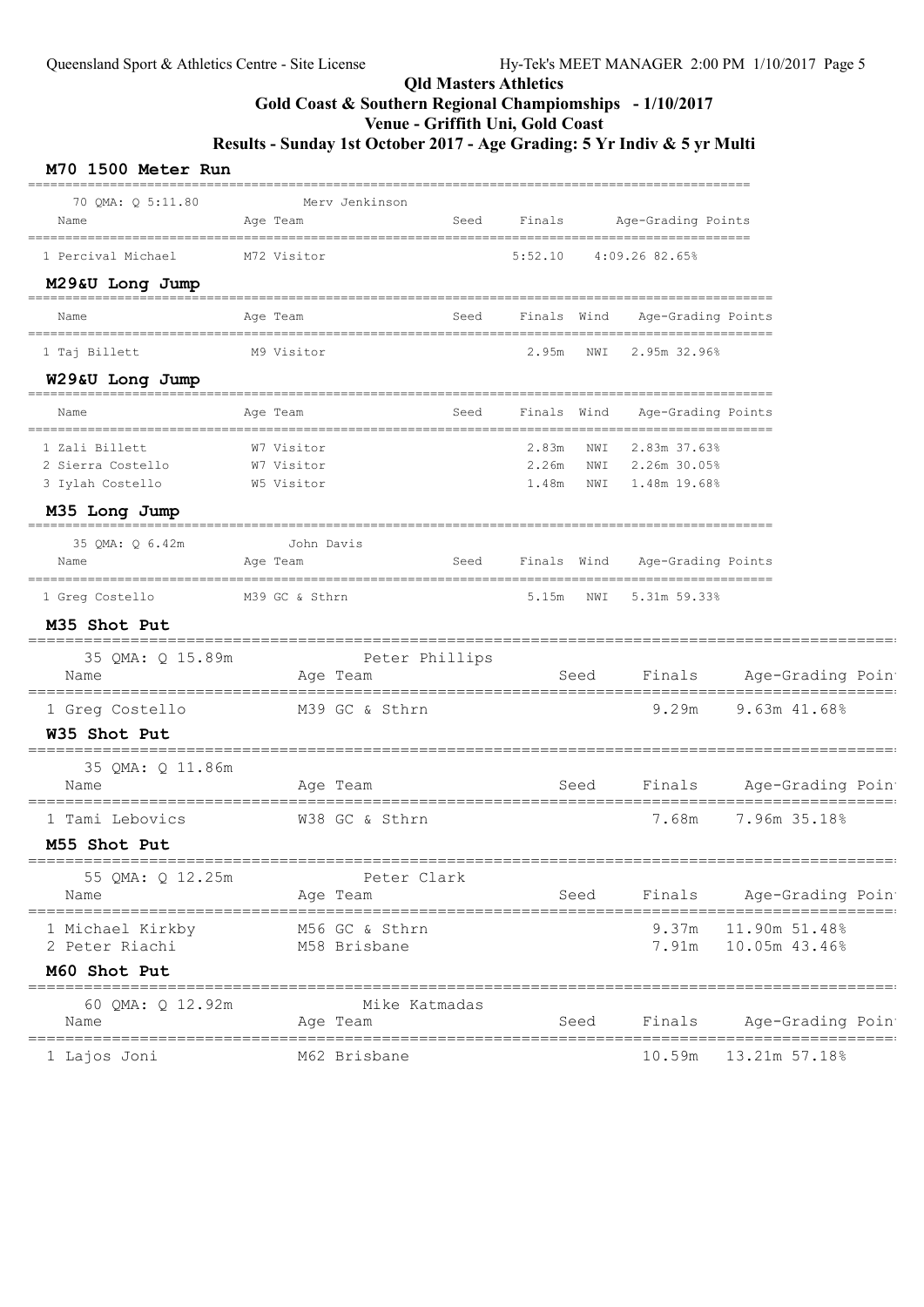# Qld Masters Athletics

Gold Coast & Southern Regional Champiomships - 1/10/2017

Venue - Griffith Uni, Gold Coast

| M60 Shot Put<br>1 David Mitchell                  | M61 GC & Sthrn                      |                                    | 7.61m  11.42m  50.50%                   |
|---------------------------------------------------|-------------------------------------|------------------------------------|-----------------------------------------|
| M65 Shot Put                                      |                                     |                                    |                                         |
| 65 QMA: Q 11.81m 2002<br>Name                     | Arvo Ropelin<br>Aqe Team            |                                    | Seed Finals Age-Grading Poin            |
| 1 Kevin Ryall                                     | M68 GC & Sthrn                      |                                    | $9.48m$ 12.89m 55.80%                   |
| W65 Shot Put                                      |                                     |                                    |                                         |
| 65 QMA: Q 11.58m<br>Name                          | Age Team                            |                                    | Seed Finals Age-Grading Poin            |
| 1 Carol Davis                                     | W66 GC & Sthrn                      |                                    | $6.41m$ 10.64m $47.03\%$                |
| M80 Shot Put                                      |                                     |                                    |                                         |
| 80 OMA: 0 10.19m 2006<br>Name                     | Feliks Jekabsons<br>Age Team        |                                    | Seed Finals Age-Grading Poin            |
| 1 Bill McMullen                                   | M84 GC & Sthrn                      |                                    | 7.27m 10.94m 47.33%                     |
| W35 Hammer Throw                                  |                                     |                                    |                                         |
| 35 OMA: 0 37.08m<br>Name                          | Age Team                            |                                    | Seed Finals Age-Grading Poin            |
| 1 Fionnula Connors                                | W38 Brisbane                        |                                    | 33.71m 36.88m 47.90%                    |
| M55 Hammer Throw                                  |                                     |                                    |                                         |
| 55 QMA: Q 46.42m<br>Name                          | Bob Wagner<br>Aqe Team              |                                    | Seed Finals Age-Grading Poin            |
| 1 Michael Kirkby M56 GC & Sthrn<br>2 Peter Riachi | M58 Brisbane                        |                                    | 25.67m 33.74m 38.90%                    |
| M60 Hammer Throw                                  |                                     |                                    |                                         |
| 60 QMA: Q 43.08m<br>Name                          | Jim Davis<br>Age Team               |                                    | Seed Finals Age-Grading Poin            |
| 1 Lajos Joni                                      | M62 Brisbane                        |                                    | 53.87m 62.11%<br>41.18m                 |
| M65 Hammer Throw                                  |                                     |                                    |                                         |
| ========<br>65 QMA: Q 40.60m<br>Name              | 1993<br>Colin Murraylee<br>Age Team | Seed                               | Finals<br>Age-Grading Poin              |
| 1 Mills Lafferty                                  | M68 GC & Sthrn                      | ================================== | ____________<br>39.36m 45.39%<br>26.86m |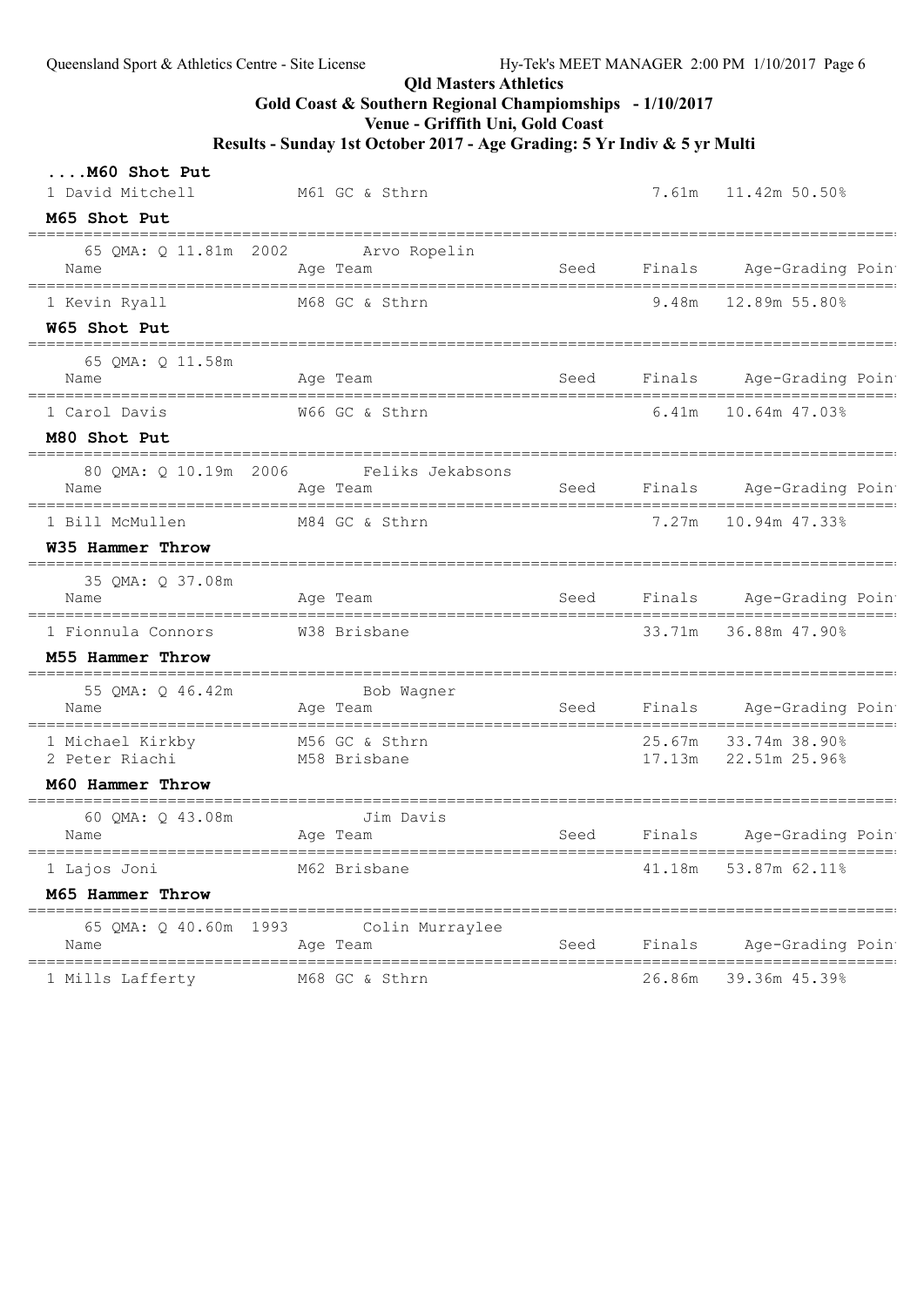#### Qld Masters Athletics

# Gold Coast & Southern Regional Champiomships - 1/10/2017

Venue - Griffith Uni, Gold Coast

| 80 QMA: Q 34.13m 2008 Charlie Rann<br>Name                                           | Age Team                                             | Seed              | Finals | Age-Grading Poin<br>========================== |
|--------------------------------------------------------------------------------------|------------------------------------------------------|-------------------|--------|------------------------------------------------|
| 1 Bill McMullen                                                                      | M84 GC & Sthrn                                       |                   | 22.22m | 41.44m 47.78%                                  |
| M35 Weight Throw<br>----------------                                                 |                                                      |                   |        |                                                |
| 35 QMA: Q 17.05m<br>Name                                                             | Darron Haworth<br>Age Team                           | Seed              |        | Finals Age-Grading Poin                        |
| -- Greg Costello                                                                     | M39 GC & Sthrn                                       |                   | FOUL   |                                                |
| W35 Weight Throw                                                                     |                                                      |                   |        |                                                |
| 35 QMA: Q 11.99m<br>Name                                                             | Age Team                                             | Seed              |        | Finals Age-Grading Poin                        |
| 1 Fionnula Connors                                                                   | W38 Brisbane                                         |                   |        | 9.43m 10.29m 43.64%                            |
| M55 Weight Throw                                                                     |                                                      |                   |        |                                                |
| ;============================<br>55 QMA: Q 17.58m Bob Wagner<br>nme Age Team<br>Name |                                                      | Seed              |        | Finals Age-Grading Poin                        |
| 1 Michael Kirkby M56 GC & Sthrn<br>2 Peter Riachi                                    | M58 Brisbane                                         |                   | 10.84m | 12.16m 47.05%<br>7.73m 8.67m 33.55%            |
| M60 Weight Throw                                                                     |                                                      |                   |        |                                                |
| 60 QMA: Q 15.53m<br>Name                                                             | Mike Katmadas<br>Age Team                            |                   |        | Seed Finals Age-Grading Poin                   |
| 1 Lajos Joni                                                                         | M62 Brisbane                                         |                   | 14.92m | 15.55m 60.14%                                  |
| M65 Weight Throw                                                                     |                                                      |                   |        |                                                |
| Name                                                                                 | 65 QMA: Q 14.23m 2005 Warwick Selvey<br>Aqe Team     |                   |        | Seed Finals Age-Grading Poin                   |
| 1 Mills Lafferty                                                                     | M68 GC & Sthrn                                       |                   | 9.98m  | 11.13m 43.04%                                  |
| M80 Weight Throw                                                                     |                                                      |                   |        |                                                |
| 80 QMA: Q 12.81m 2004<br>Name                                                        | Feliks Jekabsons<br>Age Team                         | Seed              | Finals | Age-Grading Poin                               |
| --------------<br>1 Bill McMullen                                                    | __________________________________<br>M84 GC & Sthrn |                   | 8.02m  | 10.46m 40.44%                                  |
| W35 Super Weight 56lb                                                                |                                                      |                   |        |                                                |
| 35 QMA: Q 3.69m 2015<br>Name                                                         | Fionnula Connors<br>Age Team                         | Seed              | Finals | Age-Grading Poin                               |
| 1 Fionnula Connors                                                                   | W38 Brisbane                                         | ================= | 4.15mQ | =======<br>=============                       |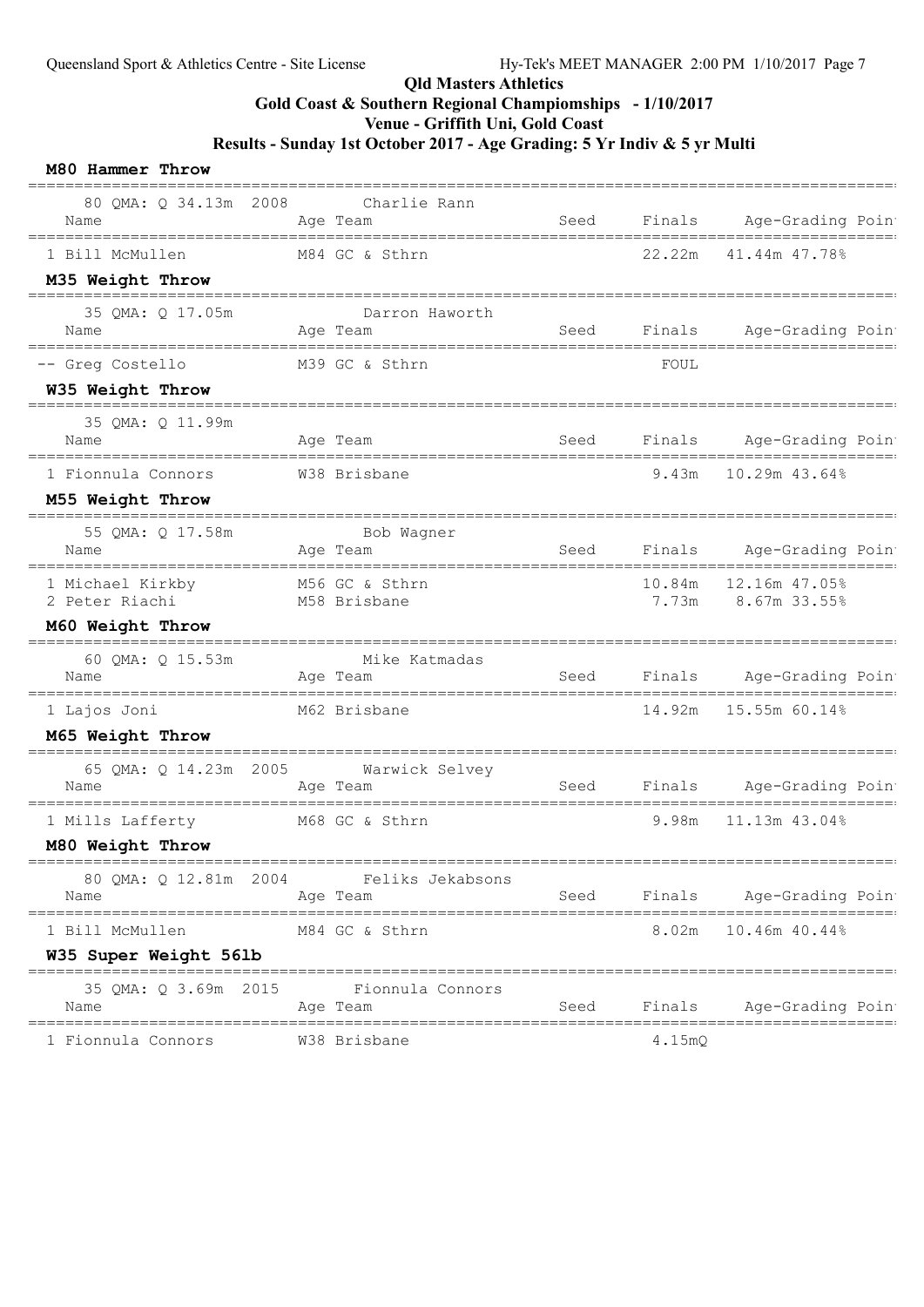#### Qld Masters Athletics

# Gold Coast & Southern Regional Champiomships - 1/10/2017

Venue - Griffith Uni, Gold Coast

Results - Sunday 1st October 2017 - Age Grading: 5 Yr Indiv & 5 yr Multi

### M55 Super Weight 56lb

|                                          | ==============================                                                                        |      |          |                                                                            |                                                      |
|------------------------------------------|-------------------------------------------------------------------------------------------------------|------|----------|----------------------------------------------------------------------------|------------------------------------------------------|
| Name                                     | 55 QMA: Q 4.48m 31/07/2016 Mike Kirkby -561b, Gold Coast<br>Age Team                                  |      |          | Seed                                                                       | Finals Age-Grading Poin<br>========================= |
|                                          |                                                                                                       |      |          | 4.14m<br>2.69m                                                             |                                                      |
| M60 Super Weight 56lb                    |                                                                                                       |      |          |                                                                            |                                                      |
| Name                                     | 60 QMA: Q 4.83m 2008 Don Quinn<br>Age Team                                                            |      |          | Seed                                                                       | Finals Age-Grading Poin                              |
| 1 Lajos Joni                             | M62 Brisbane                                                                                          |      |          | 4.86mO                                                                     |                                                      |
| M65 Super Weight 56lb                    |                                                                                                       |      |          |                                                                            |                                                      |
| Name                                     | 65 QMA: Q 5.11m 2009 Don Quinn<br>Age Team                                                            |      |          |                                                                            | Seed Finals Age-Grading Poin                         |
|                                          | 1 Mills Lafferty M68 GC & Sthrn                                                                       |      |          | 3.22m                                                                      |                                                      |
| W29&U 3000 Meter Race Walk               |                                                                                                       |      |          |                                                                            |                                                      |
| Name                                     | Age Team                                                                                              |      |          | Seed Finals Age-Grading Points                                             |                                                      |
| 1 Amelia Schofield M14 Visitor           |                                                                                                       |      |          | 17:14.05  17:14.06  67.21%                                                 |                                                      |
| W50 3000 Meter Race Walk                 |                                                                                                       |      |          |                                                                            |                                                      |
| Name                                     | 50 QMA: Q 16:24.97 17/09/2016 Erika Woodward, Brisbane<br>Age Team and Seed Finals Age-Grading Points |      |          |                                                                            |                                                      |
|                                          | 1 Nyle Sunderland M50 GC & Sthrn 17:56.69 15:55.57 72.73%                                             |      |          |                                                                            |                                                      |
| M55 3000 Meter Race Walk                 |                                                                                                       |      |          |                                                                            |                                                      |
| 55 QMA: Q 14:03.00 Peter Bennett<br>Name | Age Team and Seed Finals Age-Grading Points                                                           |      |          |                                                                            |                                                      |
|                                          | 1 Paul Lindenberg M55 GC & Sthrn 18:22.83 15:22.41 68.45%                                             |      |          |                                                                            |                                                      |
| W55 3000 Meter Race Walk                 |                                                                                                       |      |          |                                                                            |                                                      |
| Name                                     | 55 QMA: Q 17:56.60 1999 Noela McKinven<br>Age Team                                                    | Seed | Finals   | Age-Grading Points                                                         |                                                      |
| 1 Kay Shaw<br>2 Debbie Lindenberg        | W58 GC & Sthrn<br>W56 GC & Sthrn                                                                      |      | 19:32.37 | ===========================<br>16:34.41 69.89%<br>21:50.33 18:31.43 62.53% |                                                      |
| M29&U 5000 Meter Race Walk               |                                                                                                       |      |          |                                                                            |                                                      |
| Name                                     | Age Team                                                                                              | Seed | Finals   | Age-Grading Points                                                         |                                                      |
| 1 Sam McCure                             | M11 Visitor                                                                                           |      | 30:00.01 | 30:00.02 59.87%                                                            |                                                      |